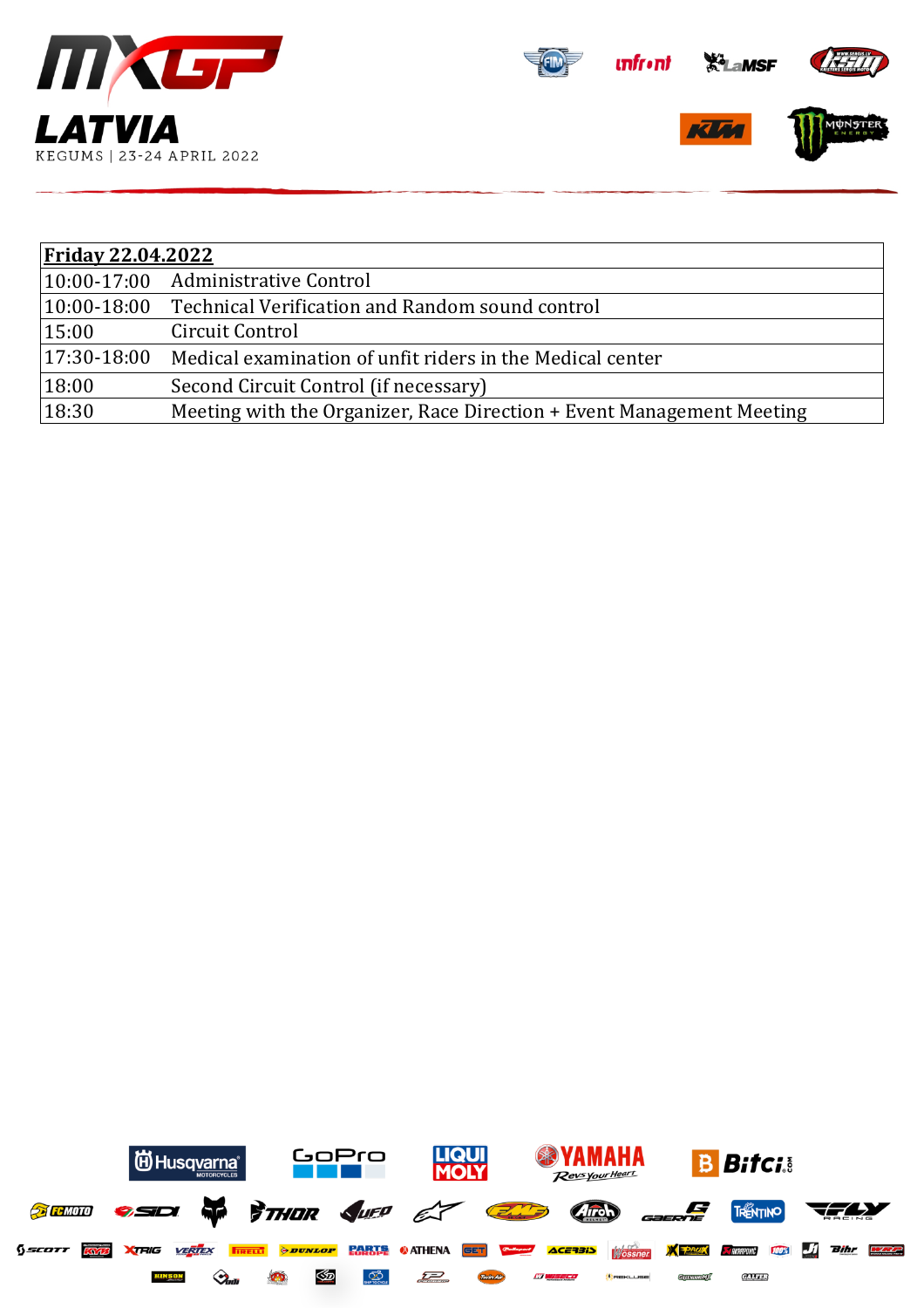









## **Version: 10.03.2022**

| <b>Saturday 23.04.2022</b><br>08:40 |                                            |                                                  |  |  |  |  |
|-------------------------------------|--------------------------------------------|--------------------------------------------------|--|--|--|--|
|                                     | Start gate demonstration                   |                                                  |  |  |  |  |
| EMXOpen                             | Free practice                              | 20 mins                                          |  |  |  |  |
| EMX125 Group 1                      | Free practice                              | 20 mins                                          |  |  |  |  |
| EMX125 Group 2                      | Free practice                              | 20 mins                                          |  |  |  |  |
| EMXOpen                             | Qualifying practice                        | 25 mins                                          |  |  |  |  |
|                                     | Start test session                         | 5 mins                                           |  |  |  |  |
| MX <sub>2</sub>                     | Free practice                              | 25 mins                                          |  |  |  |  |
| <b>MXGP</b>                         | Free practice                              | 25 mins                                          |  |  |  |  |
| <b>Onboard Camera</b>               |                                            |                                                  |  |  |  |  |
| EMX125 Group 1                      | Qualifying practice                        | 25 mins                                          |  |  |  |  |
|                                     | Start test session                         | 5 mins                                           |  |  |  |  |
| EMX125 Group 2                      | Qualifying practice                        | 25 mins                                          |  |  |  |  |
|                                     | Start test session                         | 5 mins                                           |  |  |  |  |
| MX <sub>2</sub>                     | Time practice                              | 25 mins                                          |  |  |  |  |
|                                     | Start test session                         | 5 mins                                           |  |  |  |  |
| <b>MXGP</b>                         | Time practice                              | 25 mins                                          |  |  |  |  |
|                                     | Start test session                         | 5 mins                                           |  |  |  |  |
| EMXOpen                             | Motorcycles in waiting zone - sighting lap |                                                  |  |  |  |  |
|                                     | Race 1                                     | $25 \text{ mins} + 2 \text{ laps}$               |  |  |  |  |
| <b>EMX125</b>                       | Motorcycles in waiting zone - sighting lap |                                                  |  |  |  |  |
|                                     | Race 1                                     | $25 \text{ mins} + 2 \text{ laps}$               |  |  |  |  |
| MX <sub>2</sub>                     | Motorcycles in waiting zone - sighting lap |                                                  |  |  |  |  |
|                                     | Qualifying race                            | $20$ mins + $2$ laps                             |  |  |  |  |
| <b>MXGP</b>                         | Motorcycles in waiting zone - sighting lap |                                                  |  |  |  |  |
|                                     | Qualifying race                            | $20 \text{ mins} + 2 \text{ laps}$               |  |  |  |  |
|                                     |                                            |                                                  |  |  |  |  |
|                                     |                                            | Meeting of the Race Direction / Event Management |  |  |  |  |